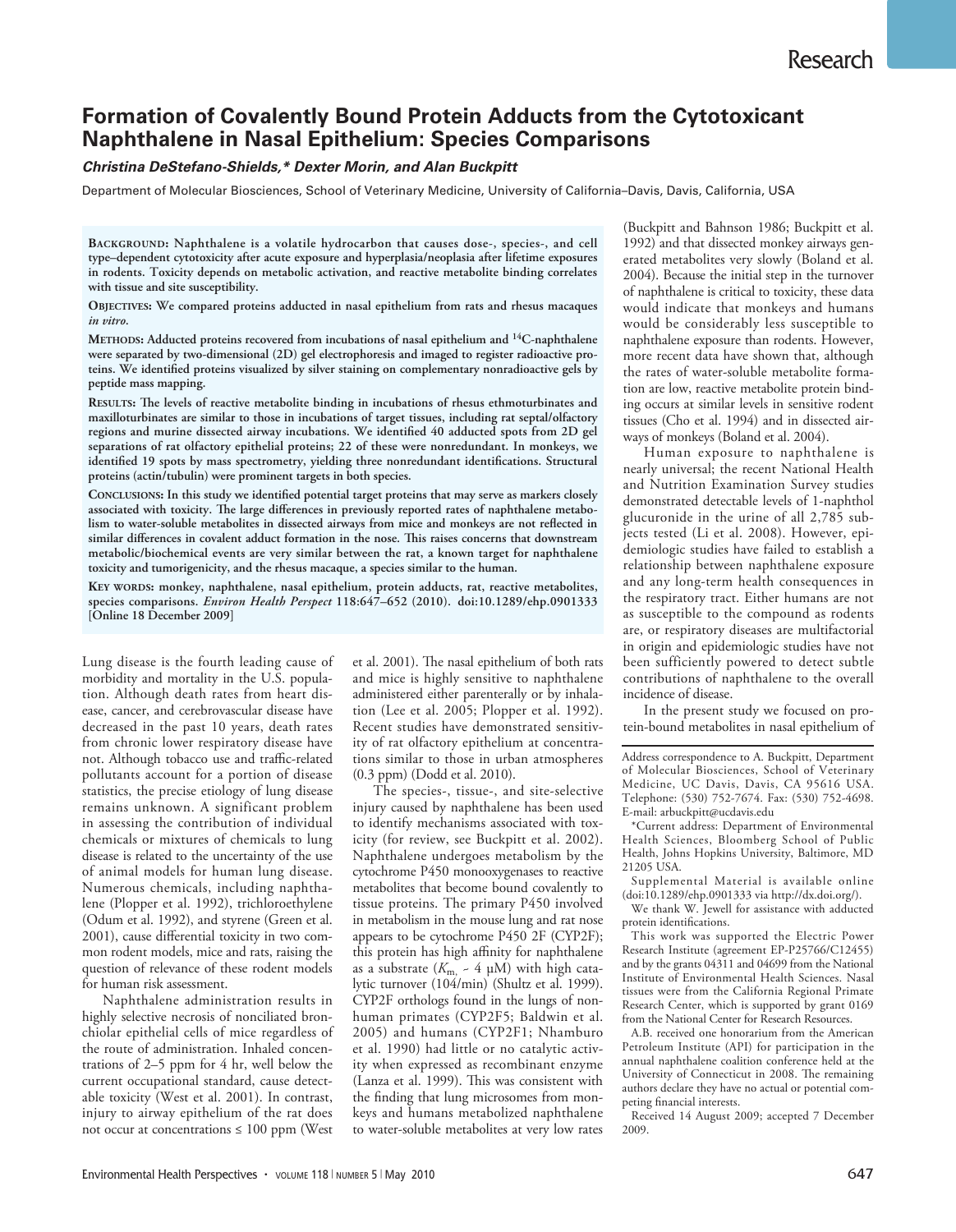rats and rhesus macaques. In contrast to previous work showing 10- to 100-fold higher rates of naphthalene metabolism by dissected mouse airways compared with the rhesus airway (Boland et al. 2004; Plopper et al. 1991), the present study shows that the rates of formation of covalently bound metabolites in rhesus nasal epithelium are similar to those in rat nasal epithelium, a target for naphthalene toxicity. This study also demonstrates some concordance in the adducted proteins identified in rat and monkey nasal epithelial incubations. We identified proteins involved in the unfolded protein response in incubations with rat but not monkey nasal epithelium. Proteins identified in the present work could serve as potential biomarker targets for studies in exposed human populations.

# **Materials and Methods**

*Animals.* All animal work was conducted under protocols approved by the University of California–Davis (UCD) Animal Use and Care Committee. Animals were treated humanely and with regard to alleviation of suffering. Male Sprague-Dawley rats (200–225 g body weight) were obtained from Harlan Laboratories (Indianapolis, IN) and housed in the UCD vivarium for at least 1 week before experimentation. Animals were euthanized with an overdose of pentobarbital, and olfactory and septal turbinates were removed. Ethmoturbinates and maxilloturbinates were obtained from eight male and seven female rhesus macaques through the California National Primate Research Center [animal characteristics are available in Supplemental Material, Table 1 (doi:10.1289/ ehp.0901333)]. All rhesus macaque tissue was from animals euthanized for normal colony maintenance at the center.

*Reagents.* We obtained [1,4,5,8-14C] naphthalene (specific activity 58 mCi/mmol) from Moravek Radiochemicals (Brea, CA) and checked purity (99%) by high-performance liquid chromatography. Protease inhibitor cocktail III, nondetergent sulfobetaine-195 (NDSB-195), benzamidine, 1,10-phenanthroline, aprotinin, pepstatin, and leupeptin were purchased from Calbiochem (La Jolla, CA). Rhinohide acrylamide/bisacrylamide was from Invitrogen (Carlsbad, CA), and Bio-Rad Protein Assay solution was purchased from Bio-Rad (Hercules, CA). We obtained immobilized pH gradient (IPG) buffers and narrowrange IPG Immobiline dry strips (18 cm) from GE Health Care (Piscataway, NJ). Unless otherwise stated, all reagents were molecular biology grade or better.

*Tissue incubation and preparation.* Tissue was incubated in oxygenated Waymouth's medium deficient in sulfur amino acids (glutathione, cysteine, methionine) containing 250 µM naphthalene or 250 µM

 $^{14}$ C-naphthalene at a specific activity of  $1.10 \times 10^5$  disintegrations per minute per nanomole. Incubations were performed for 2 hr at 37°C in a shaking water bath. For protein identification, we incubated tissue with unlabeled substrate.

After the incubation, tissues were rinsed with cold 5% dextrose and homogenized in lysis solution [2 M thiourea, 7 M urea, 4% wt/wt 3-(3-cholamidopropyl)-dimethylammoniopropane sulfonate (CHAPS), 0.5% Triton X-100, 1% dithiothreitol, and 2% protease inhibitor cocktail] using glass–glass homogenizers. Tissues were allowed to sit at room temperature for 1 hr after homogenization to allow further solubilization and denaturation of proteins. Insoluble proteins were removed by centrifugation  $(100,000 \times g)$ for 1 hr).

The tough, bony structure of primate turbinates dictated the use of modified procedures for protein recovery. Briefly, after the incubation, the incubation medium was transferred to a clean centrifuge tube. The tissue was washed with 5% dextrose to remove buffer salts, and fractions of the aqueous phase were combined. These samples were centrifuged to recover any tissue/cells removed, and the pellets were combined with the remaining cartilage containing the epithelium. Lysis buffer containing protease inhibitors was added, and the tube was agitated on a rotating shaker to dislodge cells.

*Comparison of covalent binding levels.* A portion (~ 1 mg protein) of each sample (from rat or monkey nasal epithelium) incubated with 14C-naphthalene was dialyzed in 0.1% sodium dodecyl sulfate, 1 mM disodium EDTA at 4°C [3,500 molecular weight (MW) cutoff Slide-A-Lyzers; Pierce, Rockford, IL]. The dialysis solution was replaced with fresh solution until the counts per minute was less than twice the background level. Finally, we determined the specific activity of adducted protein for each sample by scintillation counting and a protein assay (Bradford 1976).

*Separation and identification of adducted protein.* Procedures for the separation, localization, and identification of adducted proteins have been described in detail previously (Lin et al. 2005). Briefly, samples were not pooled, and separate gels were run for each incubation with labeled (for imaging) and unlabeled (for identification) naphthalene. Proteins were resolved by two-dimensional (2D) gel electrophoresis on 18-cm narrowrange pI (isoelectric point) strips for 4.5–5.5 and 5.5–6.7 pI. Strips were rehydrated with 300 µg protein for rat samples or 600 µg protein for monkey samples. Gels containing nonradioactive samples were silver stained and imaged on a 16-bit gray-scale scanner. <sup>14</sup>C-Labeled sample gels were electroblotted to Sequi-Blot polyvinylidene fluoride membrane (0.2 µm; Bio-Rad), and these were placed

against storage phosphor screens for 60 days. The patterns of <sup>14</sup>C-labeled adducted proteins on the 2D gels were visualized using the GE Typhoon imager (GE Health Care). After excising protein spots of interest from nonradioactive gels, the gel plugs were destained, washed, and incubated in 1:1 (vol/vol) acetonitrile:50 mM ammonium bicarbonate followed by 100% acetonitrile. Tryptic digestion and matrix-assisted laser desorption ionization (MALDI) tandem mass spectroscopy (MS/ MS) identification was carried out as described by Lin et al. (2006).

We used GPS Explorer Workstation software (version 3.5; Applied Biosystems, Foster City, CA) and MASCOT (Matrix Sciences, Boston, MA) to search protein databases in the International Protein Index (IPI) rat database (http://www.ebi.ac.uk/IPI/), the National Center for Biotechnology Information primate database (NCBI; http://www.ncbi.nlm. nih.gov/), and the UniProt database (http:// www.ebi.ac.uk/uniprot/). Databases were searched for a precursor tolerance of 150 ppm, MS/MS fragment tolerance of 0.2 Da, a maximum of two missed cleavages, and variable modifications for carbamidomethylation and methionine oxidation. An identification with a probability-based MOWSE score > 60, obtained through MASCOT, was considered statistically significant  $(p < 0.05)$ .

## **Results**

The specific activities of adducted proteins (nanomoles bound per milligram protein) generated in *in vitro* incubations of nasal epithelium from rats or rhesus macaques varied from 1.0 to 1.5 nmol/mg protein; we noted no statistically significant difference in the data obtained from rat olfactory and septal epithelium compared with rhesus ethmoturbinates and maxilloturbinates (Figure 1). Compared with incubations of target airway subcompartments (minor daughter and distal airway) from the mouse (Cho et al. 1994), the overall levels of adduct generated *in vitro* are slightly lower in rat and monkey nasal epithelial mucosal incubations.

Representative images from the phosphorimaging screens and complementary silverstained gels/phosphor images indicating the spot locations chosen for MALDI dual time of flight (TOF/TOF) MS analysis are available in Supplemental Material, Figures 1 and 2 (doi:10.1289/ehp.0901333). In general, more adducts were apparent on the images from incubations of rat nasal epithelium than on those from rhesus macaques, but the patterns of major adducts were similar. Spots were matched using the alignment function of Progenesis SameSpots and Progenesis PG220 (version 2006; Nonlinear Dynamics, Durham, NC) matches were manually verified. For identification, we used only those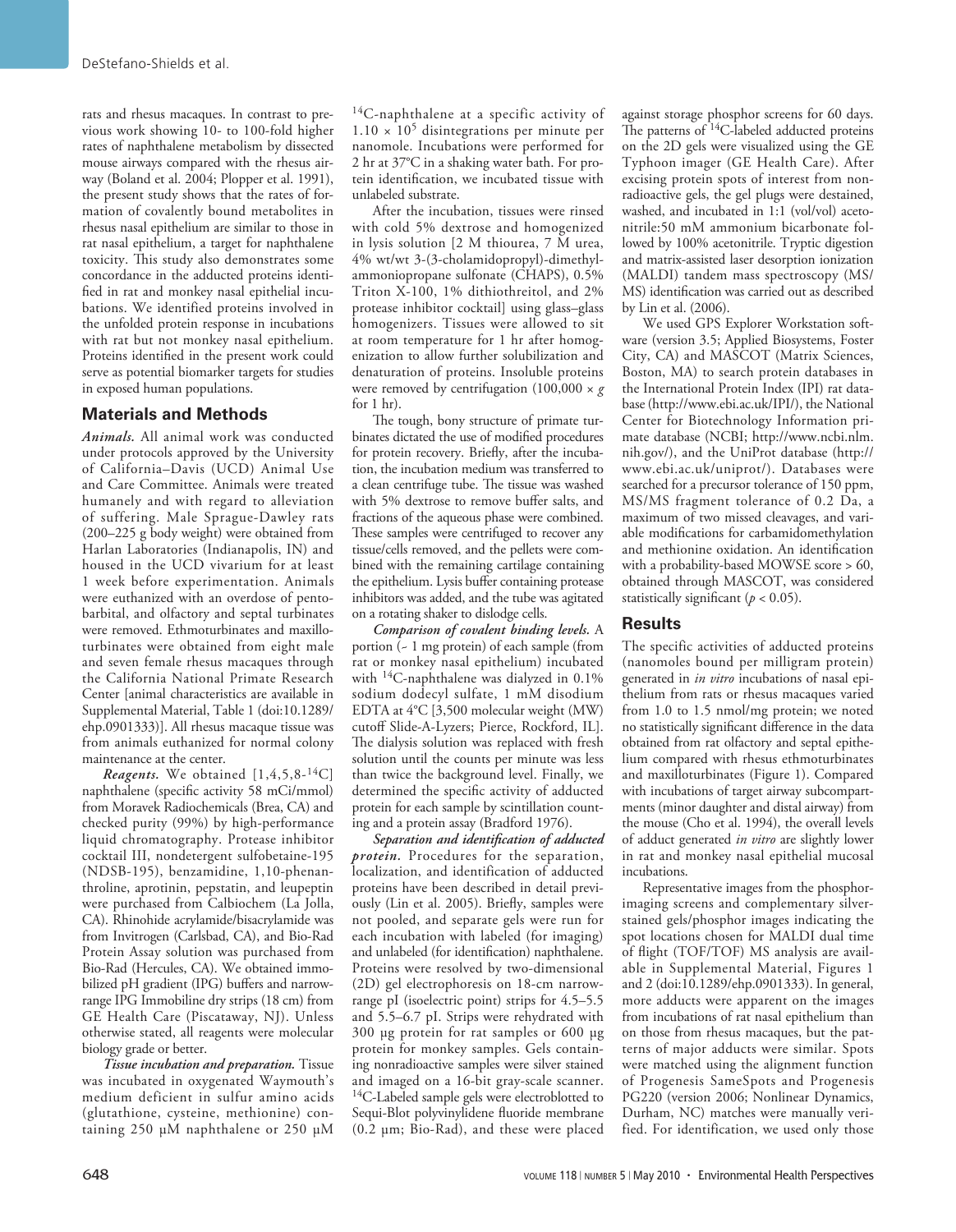features that could be aligned with the storage phosphor images and selected from the gel with high confidence.

We identified a large number of adducted proteins after incubation of rat nasal olfactory epithelium with naphthalene (Table 1). These included a number of redundant identifications of structural proteins (actin and tubulin), catalytic proteins (some of which are involved in energy metabolism such as ATP synthase), and a number of proteins involved in the unfolded protein response, including one of the master regulators of that response, glucose regulated protein (heat shock 70 kDa protein 5). In contrast, fewer features were identified from the gels of monkey ethmoturbinates, representing only three nonredundant proteins (Table 2). Two of these were structural proteins (actin and tubulin), and the third was a protease inhibitor with a myriad of functions.

#### **Discussion**

The chronic bioassays conducted by the National Toxicology Program on the potential carcinogenicity of naphthalene in mice (Abdo et al. 1992) and rats (Abdo et al. 2001) have raised concerns about the possible effects of this compound on human health. In mice, an increased incidence of bronchioloalveolar adenoma was observed in females at the highest concentration tested (30 ppm) (Abdo et al. 1992), and in rats, the nasal olfactory epithelium was a prominent target after 105 weeks of exposure (Abdo et al. 2001). Long et al. (2003) observed dose-dependent increases in adenomas of the respiratory epithelium and a significant increase in olfactory epithelial neuroblastomas in male and female rats, respectively. In the olfactory epithelium, the incidence of hyperplasia and chronic inflammation was nearly 100%, even at the lowest concentration tested (10 ppm). Overall, the high degree of hyperplastic and inflammatory effects and the relative susceptibility of areas of the nasal epithelium after long-term exposures correlate well with the susceptible sites for acute toxicity (Lee et al. 2005) and raise the possibility that the tumorigenic effects of naphthalene observed in animals are related to repeated cycles of injury and repair (North et al. 2008).

The published assessments by regulatory bodies on the potential carcinogenicity of naphthalene in humans differ (e.g., International Agency for Research on Cancer 2002; National Toxicology Program 2004). Although the toxicologic data in animals are very clear, human epidemiologic studies in populations of exposed workers are uninformative. In most short-term mutagenicity assays, naphthalene is negative (reviewed by Brusick 2008). Recent evidence for the formation of DNA adducts comes both from *in vitro* studies with naphthalene

metabolites (Saeed et al. 2007) and from skinpainting studies using both naphthalene and naphthalene metabolites (Saeed et al. 2009). The skin-painting studies demonstrated the presence of both depurinating and stable adducts, suggesting that this may be a possible mechanism for tumorigenesis associated with naphthalene in rodent models.

Previous studies demonstrating 10- to 100-fold differences in the rates of pulmonary microsomal formation of glutathione conjugates of naphthalene between rodents and human/nonhuman primates (Buckpitt et al. 1992; Buckpitt and Bahnson 1986) and in dissected airways of rodents and nonhuman primates (Boland et al. 2004; Buckpitt et al. 1995) suggested that humans would be considerably less susceptible to naphthalene than are rodents. Although the dramatic differences in susceptibility to naphthalene of airway epithelium in the mouse and rat appear to be related to metabolism of naphthalene by CYP2F, recent work showing that several human CYPs can metabolize naphthalene with high efficiency suggests that other CYP enzymes may catalyze the turnover of this substrate in humans (Cho et al. 2006; Fukami et al. 2008). In particular, CYP2A13, which has been reported in both lung and nasal epithelium of humans (for review, see Ding and Kaminsky 2003), shows a *K*m of 36 µM and high catalytic efficiency with naphthalene. In addition, our finding of similar levels of covalent protein binding in nasal epithelium of the rodent and monkey (Figure 1), as well as observations that some (but not all) of the proteins adducted by reactive metabolites of naphthalene are the same in dissected airways and nasal epithelium of rodents and nonhuman primates (Lin et al. 2005, 2006; see also Tables 1 and 2), supports the need for additional studies on the possible sensitivity of humans to naphthalene exposure.

The concept that posttranslational modification of proteins by electrophiles begins a series of events leading to cellular necrosis was proposed by Brodie et al. (1971) some 40 years ago, and was supported by studies showing correlations between overall electrophile protein adduct formation and toxicity (for a recent review, see Hanzlik et al. 2009). The advent of new MS techniques coupled with 2D gel electrophoresis has resulted in the identification of numerous protein targets for cytotoxic agents that require metabolic activation; a current database of these targets shows many commonalities (Fang et al. 2009). Despite these efforts, a final unifying hypothesis tying the adduction of specific proteins with toxicity has not emerged, and additional work is needed to answer several questions. In those cases where adduction occurs to an abundant protein, is this protein simply acting as a sink to trap electrophiles? Does the formation of an adduct with an individual protein alter the function of that protein directly, or is the deleterious effect mediated by protein-interacting partners? These will clearly be challenging questions but, if solved, could greatly enhance our ability to more quickly and precisely assess the human risk of exposure to agents that undergo metabolic activation to protein-reactive electrophiles.

As noted above, much of the progress in identifying proteins targeted by reactive metabolites has derived from the application of 2D gel electrophoresis and more rapid MS-based identifications. Although 2D gel electrophoresis arguably provides the greatest resolving power for whole proteins of any separations technique available, there is still the potential of selecting a spot that contains two unseparated proteins, one that is low abundance and adducted and one that is much higher abundance and identified by MS. Although we cannot exclude this as a possibility in the present study, we used IPG strips with very narrow ranges to lessen the potential for misidentification. In only one case that we are aware of—with thiobenzamide—were the investigators able to show that the features removed from the gel were adducted by using isotope ratios with equal



**Figure 1.** Covalent reactive metabolite binding to protein in rat, rhesus, and mouse tissue. Abbreviations: ethmo, ethmoturbinate; Maj D, major daughter; max, maxilloturbinate; Min D, minor daughter. Fresh samples of rat septum ( $n = 3$ ), rat olfactory ethmoturbinate ( $n = 3$ ), rhesus maxilloturbinate ( $n = 8$ ), and rhesus ethmoturbinate (*n* = 8) were incubated with 14C-naphthalene (250 µM) for 2 hr at 37°C for determination of the levels of covalent reactive metabolite binding to protein. Values are mean ± SD. Reference values for tissue subcompartments of mouse lung are from Cho et al. (1994).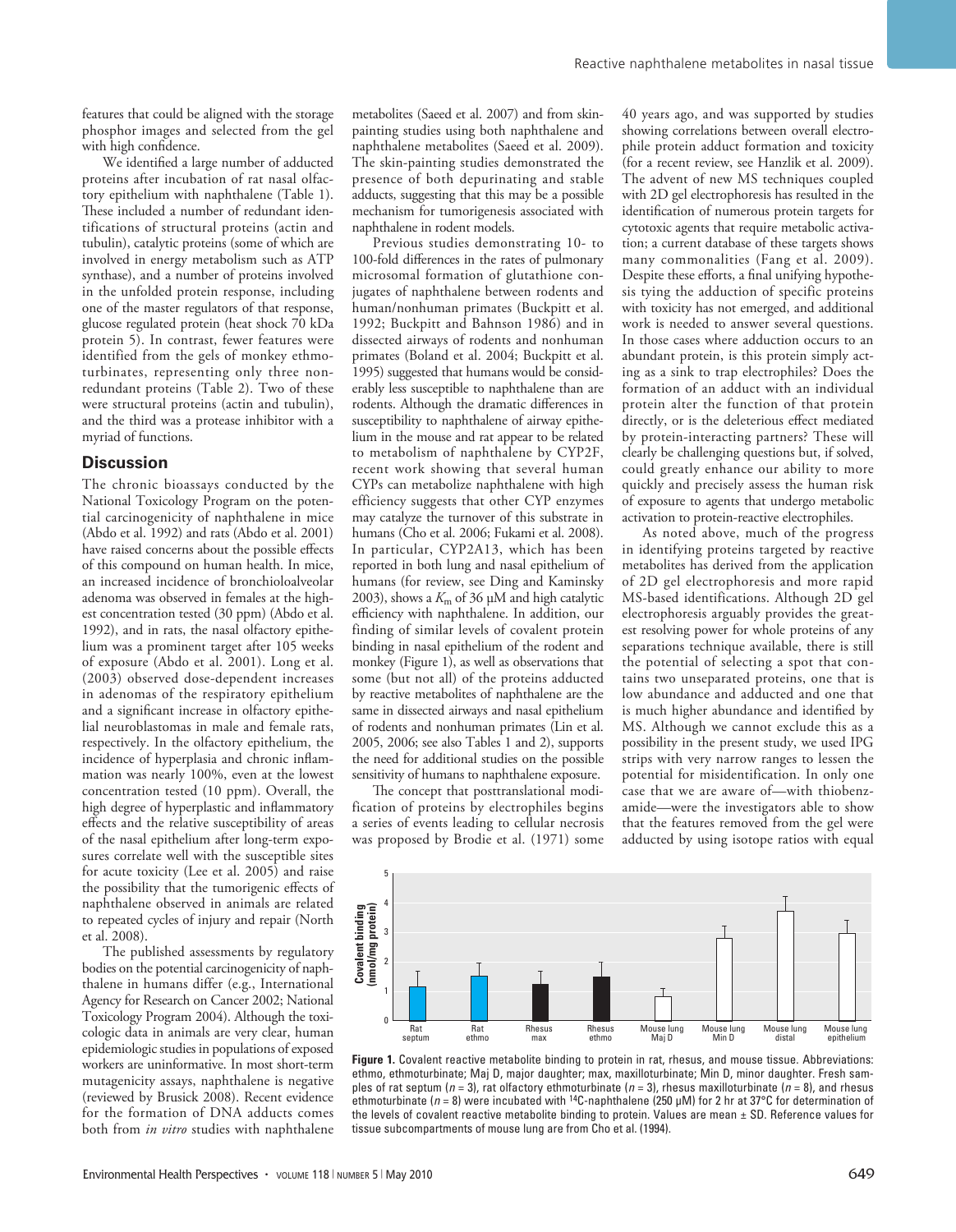quantities of hydrogen/deuterium-labeled substrate (Ikehata et al. 2008). This was likely possible only because the adduct levels generated from thiobenzamide are considerably greater than those for other metabolically activated toxicants.

In the present study, adducts with the structural proteins actin and tubulin were isolated from both rat and monkey nasal epithelial incubations. These are high-abundance proteins in the cell that have been identified in several other studies as common targets for other reactive metabolites, including butylated hydroxytoluene (BHT) (Meier et al. 2005), benzene (Williams et al. 2002), thiobenzamide (Ikehata et al. 2008), and the model thiol-reactive electrophiles biotinyliodoacetamidyl-3,6-dioxaoctanediamine and 1-biotinamido-4-(4´[maleidoethylcyclohexane] carboxyamido)butane (Dennehy et al. 2006). The formation of covalent adducts with actin and tubulin is not generally considered to be a critical step in the pathway to cellular injury because the specific activity of these adducted proteins (nanomoles bound per nanomole of protein) is likely to be quite low. However, one of the earliest signs of cellular disruption in naphthalene-treated mice involves the formation of apical membrane blebs and apparent disruption of cytoplasmic filaments (Van Winkle et al. 1999). Similar signs of disruption of cytoskeletal elements have been noted in airway epithelial cells after administration of diethyl maleate, but these changes resolved and did not lead to frank necrosis (Phimister et al. 2005). This is consistent with previous work

**Table 1.** Adducted proteins identified from incubation of rat olfactory ethmoturbinate with 14C-naphthalene.

| Gel             | Protein name                                       | <b>MOWSE</b>       | Peptide            | Protein score       |                            | Protein          | Protein      |                                                                                 |
|-----------------|----------------------------------------------------|--------------------|--------------------|---------------------|----------------------------|------------------|--------------|---------------------------------------------------------------------------------|
| spot            | (abbreviated)                                      | score <sup>a</sup> | count <sup>b</sup> | $Cl\%$ <sup>c</sup> | Accession no. <sup>d</sup> | MW (Da)          | pl           | Summary of function                                                             |
| $\overline{N1}$ | Sorcin (P30626)                                    | 133                | $\overline{5}$     | 100                 | SORCN CRILO <sup>e</sup>   | 22017.4          | 5.32         | Calcium-binding protein                                                         |
| N4              | Golgi autoantigen                                  | 90                 | 24                 | 99.951              | GI: $808869f$              | 372014.8         | 4.96         | May participate in forming intercisternal<br>cross bridges of the Golgi complex |
| N7              | pyruvate dehydrogenase                             | 69                 | 7                  | 99.596              | ODPB RAT <sup>e</sup>      | 39,336           | 5.94         | Glycolysis                                                                      |
| N <sub>8</sub>  | mu-crystallin                                      | 135                | $\overline{4}$     | 100                 | IPI00214448                | 33704.1          | 5.34         | Ammonia elimination                                                             |
| N9              | pyrophosphatase                                    | 67                 | $\overline{7}$     | 99.283              | IPI00371957                | 33206.3          | 5.26         | Signal transduction                                                             |
| N <sub>12</sub> | creatinine kinase                                  | 543                | 20                 | 100                 | IPI00470288                | 42983.4          | 5.39         | Energy transduction                                                             |
| N <sub>13</sub> | Sec 1413 protein                                   | 131                | $6\phantom{1}6$    | 100                 | IPI00208939                | 46453.5          | 5.64         | Hydrophobic ligand binding                                                      |
| N19             | creatinine kinase                                  | 299                | 10                 | 100                 | IPI00470288                | 42983.4          | 5.39         | Energy transduction                                                             |
| N23             | actin                                              | 259                | 10                 | 100                 | IPI00369618                | 59162.6          | 5.67         | Structural                                                                      |
| N24             | eukaryotic translation<br>initiation factor 4A1    | 129                | 14                 | 100                 | IPI00369618                | 46352.6          | 5.32         | Protein synthesis initiation                                                    |
| <b>N25</b>      | beta actin                                         | 447                | 10                 | 100                 | GI: 62897625               | 41737.8          | 5.37         | Structural                                                                      |
| N26             | actin, cytoplasmic                                 | 420                | 15                 | 100                 | IPI00767505                | 42108.9          | 5.31         | Structural                                                                      |
| N27             | actin                                              | 753                | 17                 | 100                 | IPI00194087                | 42,334           | 5.23         | Structural                                                                      |
| N29             | actin, cytoplasmic                                 | 198                | 6                  | 100                 | IPI00765011                | 59162.6          | 5.67         | Structural                                                                      |
| N32             | actin, cytoplasmic                                 | 167                | $\overline{4}$     | 100                 | IPI00765011                | 59162.6          | 5.67         | Structural                                                                      |
| N33             | actin, cytoplasmic                                 | 186                | 5                  | 100                 | IPI00765011                | 59162.6          | 5.67         | Structural                                                                      |
| N41             | ATP synthase                                       | 919                | 21                 | 100                 | IPI00551812                | 56318.5          | 5.19         | ATP catabolism                                                                  |
| N43             | ATP synthase                                       | 160                | 17                 | 100                 | IPI00551812                | 56318.5          | 5.19         | ATP catabolism                                                                  |
| N47             | heat shock protein 1A<br>(chaperonin) (Hsp 60)     | 220                | 27                 | 100                 | IPI00339148                | 61088.4          | 5.91         | Stress-induced chaperone; protein<br>folding                                    |
| N <sub>51</sub> | heat shock 70 kDa 9 A<br>(predicted)               | 419                | 9                  | 100                 | IPI00363265                | 74,097           | 5.97         | Protein folding; protein export; binds<br>ATP, nucleotides, and proteins        |
| N <sub>53</sub> | heat shock 70 kDa 9 A<br>(predicted)               | 64                 | 5                  | 98.428              | IPI00858386                | 74098.9          | 5.97         | Protein folding; protein export; binds<br>ATP, nucleotides, and proteins        |
| N <sub>55</sub> | Vomeromodulin                                      | 87                 | 8                  | 99.992              | IPI00209782                | 79527.3          | 5.92         | Putative pheromone and odorant<br>transporter                                   |
| N <sub>56</sub> | heat shock 70 kDa,<br>protein 5                    | 621                | 15                 | 100                 | IPI00206624                | 72473.5          | 5.07         | Assembly of multimeric protein<br>complexes                                     |
| N <sub>57</sub> | heat shock 70 kDa,<br>protein 5                    | 896                | 27                 | 100                 | IPI00206624                | 72473.5          | 5.07         | Assembly of multimeric protein<br>complexes                                     |
| N61             | tyrosine 3-mono-<br>oxygenase Tryptophan 5         | 243                | 12                 | 100                 | IPI00230835                | 28,456           | 4.8          | Adapter protein; signal transduction                                            |
| N63             | tubulin                                            | 485                | 12                 | 100                 | IPI00189795                | 50787.9          | 4.94         | Structural                                                                      |
| N64             | tubulin                                            | 174                | 16                 | 100                 | IPI00339167                | 50119.6          | 4.94         | Structural                                                                      |
| N65             | tubulin                                            | 148                | 14                 | 100                 | IPI00339167                | 50119.6          | 4.94         | Structural                                                                      |
| N66             | tubulin                                            | 258                | 23                 | 100                 | IPI00400573                | 49,769           | 4.79         | Structural                                                                      |
| N67             | tubulin                                            | 464                | 24                 | 100                 | IPI00197579                | 49,639           | 4.78         | Structural                                                                      |
| N68             | protein disulfide<br>isomerase                     | 272                | 17                 | 100                 | IPI00198887                | 56915.7          | 4.82         | Cell redox homeostasis                                                          |
| N69             | protein disulfide<br>isomerase                     | 139                | 15                 | 100                 | IPI00198887                | 56915.7          | 4.82         | Cell redox homeostasis                                                          |
| N70             | protein disulfide<br>isomerase                     | 227                | 25                 | 100                 | IPI00198887                | 56915.7          | 4.82         | Cell redox homeostasis                                                          |
| N73             | ubiquinol-cytochrome c<br>reductase core protein 1 | 162                | 16                 | 100                 | IPI00471577                | 57815.4          | 5.57         | Mitochondrial electron transport                                                |
| N74             | ubiquinol-cytochrome c<br>reductase core protein 1 | 78                 | 19                 | 99.939              | IPI00471577                | 52815.4          | 5.57         | Mitochondrial electron transport                                                |
| N75             | chloride intracellular<br>channel 1                | 212                | 14                 | 100                 | IPI00421995                | 26963.8          | 5.09         | Macrophage activation                                                           |
| N76<br>N77      | tubulin<br>tubulin                                 | 166<br>126         | 12<br>19           | 100<br>100          | IPI0018975<br>IPI00400573  | 5103.6<br>49,769 | 4.94<br>4.79 | Structural<br>Structural                                                        |

*<sup>a</sup>*The probability-based MOWSE score from MASCOT. *<sup>b</sup>*Peptides used for matching within the database. *c*Reflects the probability that this same match would be made in a different database. *<sup>d</sup>*Accession numbers are from the IPI rat database except where noted. *e*From the Swiss-Prot database searching mammals. *<sup>f</sup>* From the NCBI database searching mammals.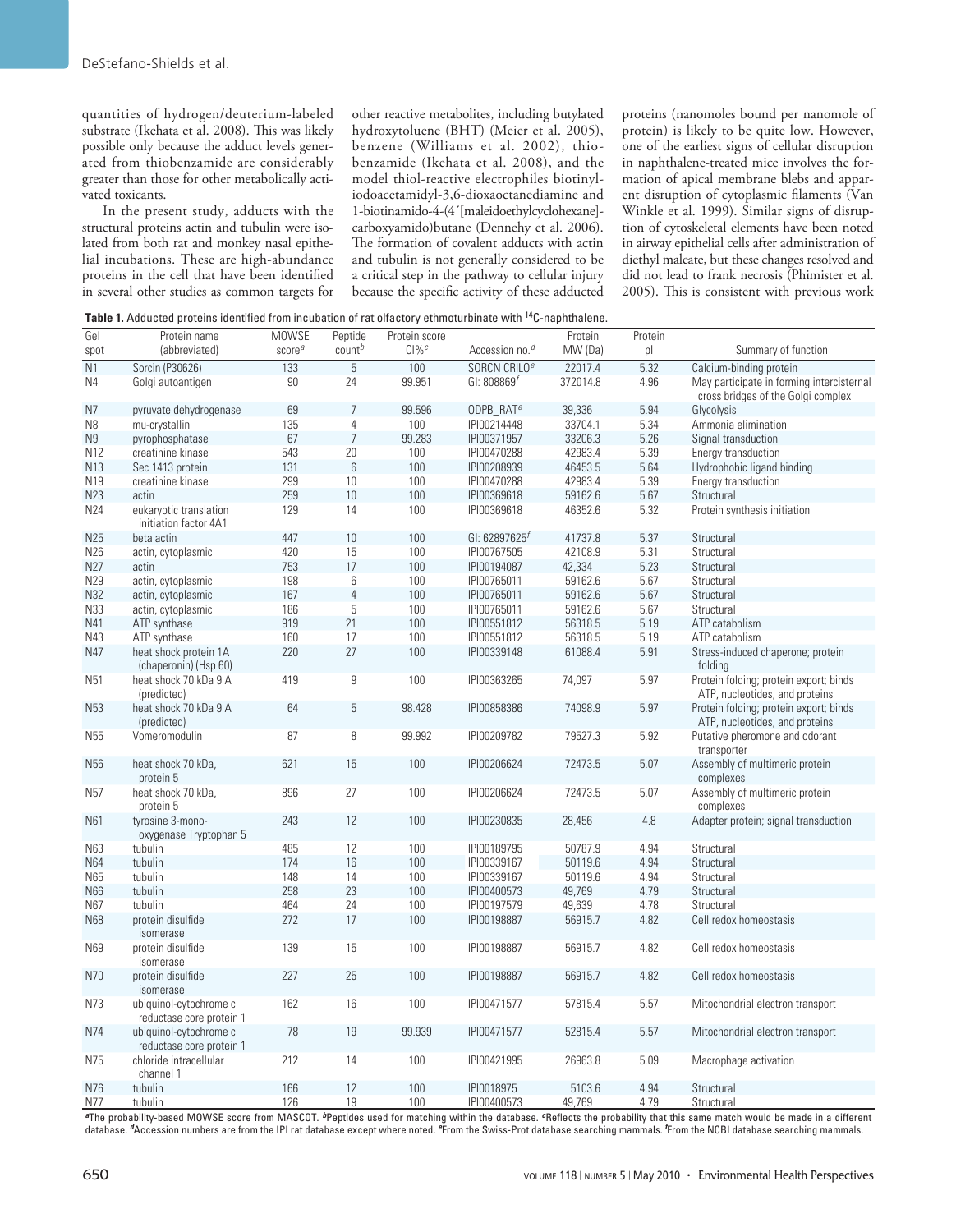showing that *S*-glutathionylation of cysteine-374 of actin reduces the rate of polymerization of this structural molecule (Dalle-Donne et al. 2003) and that glutathionylation of this protein leads to decreased affinity of its partner protein tropomyosin (Chen and Ogut 2006). Both naphthalene and diethyl maleate substantially deplete glutathione levels in airway epithelium, which may result in increased levels of glutathionylated actin. Reactive metabolites from naphthalene produce a double hit on actin and tropomyosin, resulting in both thiolation reactions (which are reversible) and covalent arylation reactions (which presumably are not). Ongoing work in our laboratory is evaluating the protein targets of diethyl maleate as a mechanism for distinguishing adducts that may be critical to cellular injury from those that are not.

We observed a potentially important group of protein targets in nasal olfactory epithelial incubations from the rat but not from the monkey; these proteins are responsible for protein folding and repair in the cell. Glutathione depletion is a necessary but insufficient prelude to naphthalene cytotoxicity. The loss of this key thiol leaves the cell vulnerable to intracellular reactive oxygen species that, with diethyl maleate, can be corrected by chaperones, protein disulfide isomerase, peroxiredoxins, and possibly several other proteins involved in antioxidant protection and protein folding. With naphthalene, several of these proteins, including the master regulator of the unfolded protein response, BiP/GRP78 (78 kDa glucoseregulated protein) (Townsend 2007), as well as the heat shock proteins HSP60 and HSP70, are adducted, thus potentially altering their

ability to repair proteins undergoing thiol oxidation and unfolding during the early stages of naphthalene toxicity. This is consistent with findings showing marked up-regulation of the HSPs in mouse lung at early times after naphthalene treatment (Williams et al. 2003). An interesting but unproven link in possible mechanisms comes from recent work demonstrating that proteins involved in the unfolded protein response are substantially up-regulated in smokers compared with former smokers and nonsmokers (Kelsen et al. 2008).

The present study provides a list of potential protein targets and shows that some of these are similar in nasal epithelium of the rat (a known target for naphthalene toxicity) and that of the rhesus macaque. We derived several other adducted proteins from monkey nasal epithelial incubations, but these yielded unreliable identifications. We are working on methods for concentrating adducted proteins to provide greater sensitivity for these analyses. In the future, it will be important to gain additional insight regarding critical versus noncritical protein adduction. Part of this information will come from studies such as that published by Meier et al. (2007), which showed that metabolites of BHT alkylate key antioxidant enzymes and that the alkylation resulted in a decrement in enzyme function that, in turn, was consistent with the biological responses after BHT treatment.

In the present study we focused on protein adducts that are most likely related to acute cellular injury. Whether repeated cycles of injury and repair with subsequent hyperplasia are related to naphthalene tumorigenicity will need additional study. Finally, the possibility that exposure to naphthalene and other similar, volatile polycyclic aromatic hydrocarbons (PAHs) could produce lung disease other than cancer should be explored. In this regard, limited studies have reported correlations between serum levels of naphthalene and pyrene, but not other PAHs, with asthma incidence in children (Al-Daghri 2008). Moreover, there is a clear association of exposure to traffic-related pollution and asthma (Kim et al. 2005), and naphthalene is the most prevalent PAH in this mixture (Lu et al. 2005). Recent work showing that polymorphisms that result in alterations in enzymatic activities for two key enzymes involved in the metabolism of PAHs (microsomal epoxide hydrolase and glutathione transferase pi) lead to increased incidence of asthma in children living near freeways (Salam et al. 2007) provide an interesting but unsubstantiated link between PAHs in motor vehicle exhaust and asthma. The understanding of target proteins and their relationship to the pathology from naphthalene in animals should improve our ability to assess the possible risks of this compound in exposed human populations.

## **Conclusion**

This study shows that the amounts of covalent adduct generated from naphthalene in incubations of rhesus nasal epithelium are similar to those formed using rat olfactory and septal nasal epithelium, two sites known to be susceptible to the cytotoxicity associated with naphthalene. Many of the adducted proteins identified are the same as those observed in incubations with other target tissues. Our results are consistent with the view that nasal epithelium of the rhesus macaque may be susceptible to naphthalene cytotoxicity.

**Table 2.** Adducted proteins identified from incubations of monkey ethmoturbinate with 14C-naphthalene.

|                | Protein name       | <b>MOWSE</b>       | Peptide            | Protein               |                            | Protein |            |            |
|----------------|--------------------|--------------------|--------------------|-----------------------|----------------------------|---------|------------|------------|
| Gel spot       | (abbreviated)      | score <sup>a</sup> | count <sup>b</sup> | score CI <sup>c</sup> | Accession no. <sup>d</sup> | MW (Da) | Protein pl | Function   |
| M1             | actin              | 333                | 22                 | 100                   | P60709                     | 40978.4 | 5.56       | Structural |
| M <sub>2</sub> | actin              | 628                | 25                 | 100                   | GI: 62897625               | 41737.8 | 5.37       | Structural |
| M <sub>3</sub> | actin              | 526                | 23                 | 100                   | P60709                     | 40978.4 | 5.56       | Structural |
| M4             | tubulin            | 95                 | 17                 | 99.992                | GI: 114627728              | 7398.9  | 4.72       | Structural |
| M <sub>5</sub> | actin              | 107                | 11                 | 100                   | P68133                     | 37799.8 | 5.39       | Structural |
| M <sub>6</sub> | actin              | 469                | 18                 | 100                   | Q8WvW5                     | 40477.2 | 5.78       | Structural |
| M <sub>7</sub> | actin              | 690                | 23                 | 100                   | GI: 4501883                | 41981.8 | 5.23       | Structural |
| M <sub>8</sub> | actin              | 479                | 20                 | 100                   | GI: 4501883                | 41981.8 | 5.23       | Structural |
| M <sub>9</sub> | actin              | 181                | 13                 | 100                   | GI: 4885049                | 41981.9 | 5.23       | Structural |
| M10            | actin              | 147                | 10                 | 100                   | GI: 149758067              | 37799.8 | 5.39       | Structural |
| M11            | fibrinogen         | 162                | 12                 | 100                   | GI: 109075971              | 36492.6 | 5.61       | Various    |
| M12            | protease inhibitor | 514                | 22                 | 100                   | GI: 109084715              | 46669.9 | 5.55       | Various    |
| M13            | actin              | 528                | 23                 | 100                   | GI: 15277503               | 40194.1 | 5.55       | Structural |
| M14            | actin              | 588                | 26                 | 100                   | GI: 62897671               | 41693.7 | 5.29       | Structural |
| M15            | tubulin            | 455                | 25                 | 100                   | GI: 18088719               | 49639.9 | 4.75       | Structural |
| M16            | tubulin            | 253                | 20                 | 100                   | GI: 23958133               | 49808   | 4.83       | Structural |
| M17            | actin              | 226                | 15                 | 100                   | GI: 14250401               | 40978.9 | 5.56       | Structural |
| M18            | tubulin            | 338                | 20                 | 100                   | GI: 114627728              | 47398.9 | 4.72       | Structural |
| M19            | actin              | 491                | 19                 | 100                   | GI: 4885049                | 41991.9 | 5.23       | Structural |
| M20            | tubulin            | 314                | 15                 | 100                   | GI: 109096498              | 42214.1 | 4.94       | Structural |
| M21            | protease inhibitor | 106                | 11                 | 100                   | GI: 109069435              | 42214.1 | 5.08       | Various    |

*<sup>a</sup>*The probability-based MOWSE score from MASCOT. *b*Peptides used for matching within the database. *c*Reflects the probability that this same match would be made in a different database. *<sup>d</sup>*From the NCBI database searching mammals.